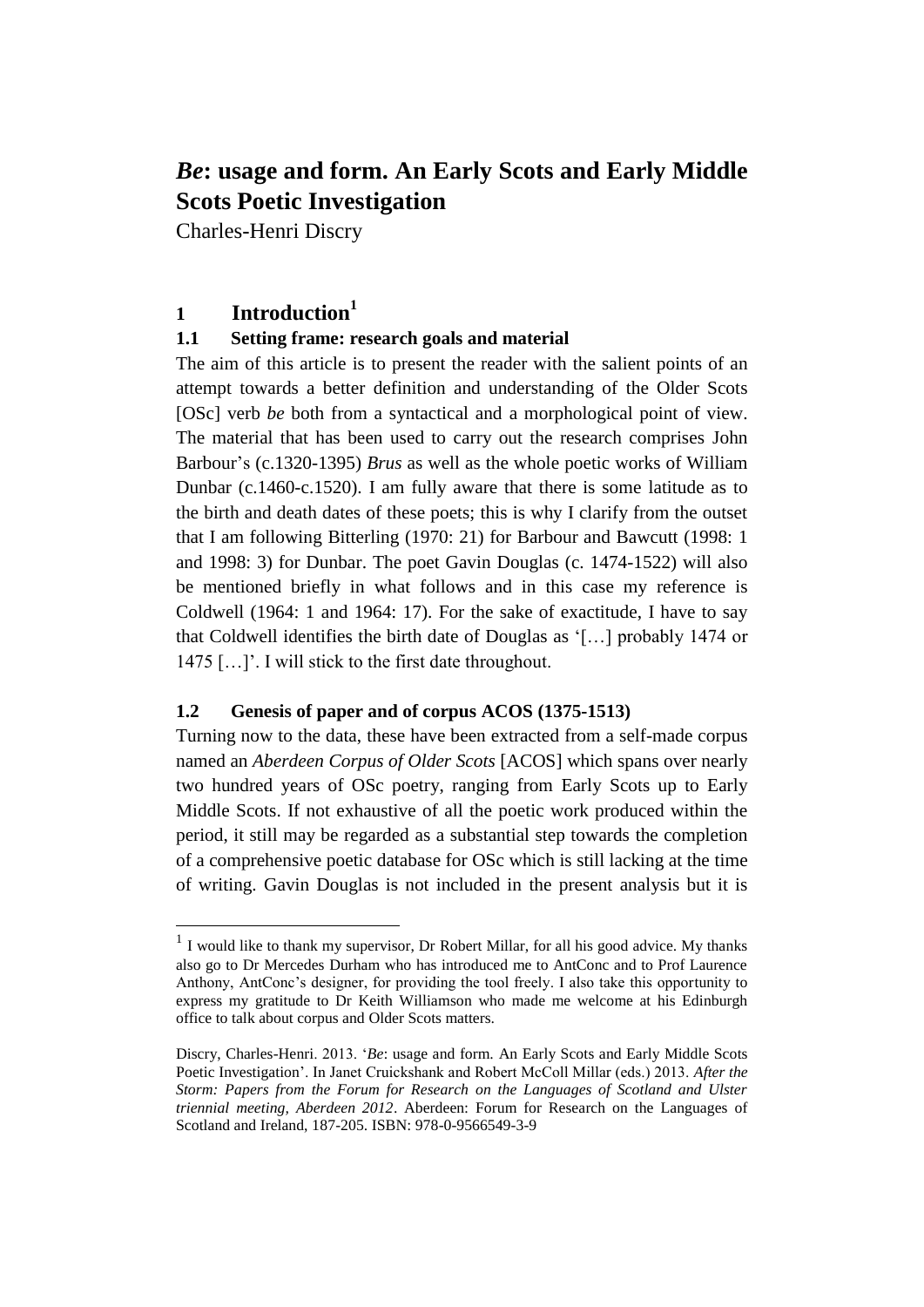still worth mentioning that his work constitutes part of the original corpus, thus bringing the number of word tokens up to 351,028 or, more modestly, 30,782 word types. The genesis of the corpus itself finds its roots in the need to create an adequate tool for a three year doctoral thesis entitled *The Legacy of Old Norse Verbs in Older Scots*, the aim of which is to consider the Norse verbal imprint onto the OSc language from a morphological and semantic point of view. The morphological wing maps out how Norse verbs have been integrated into the OSc system; an aspect in turn completed by a semantic classification, which completes the semantic categorisations proposed by Aitken in his unpublished paper of 1954. Working against Aitken's backdrop, the semantic side, by focusing on verbs only, tries to explore other fruitful ways to interpret the semantic legacy. Etymology plays a crucial part in the work. It is constantly used in the morphological side of the argument but it is also *the* starting point, the selection criterion which enables the distinguishing of Norse verbs from the other sources. It is the resource that helps the historical linguist with the challenge of how to winnow the Norse and the native. However, the first task at hand is not, as tempting as it is, to get to the etymological endeavours. Rather, what is needed is a database that can be searched through easily and which can maintain the link to the source texts. The entirety of the *Brus* was taken from the Spalding edition (1856) followed by the work of William Dunbar as presented in Bawcutt (1998) and the work of Gavin Douglas as found in Bawcutt (2003) and Colwell (1964), even though 'only' the following texts were analysed in the thesis: *Ane Ballat of the Passioun*, *Blyth Aberdeane, thow beriall of all tounis* and *In May as that Aurora did vpspring* and the *Eneados*. Once the database was compiled in a .txt format, the corpus was improved by the addition of AntConc. 3.2.1w, the free concordance programme designed by Laurence Anthony (2007). Before considering the assets of the corpus and before defining its place in relationship with the other corpora within our discipline (section 1.3), I would like to say a few words on the editions chosen to build up the database, starting with the Spalding edition of Barbour, before turning to the work of Dunbar and then Douglas. The Spalding edition of Barbour is not well known – I know of no reviews or comments on it – and this status has prompted me to describe the edition in some detail. The same has not been done for the editions used for Dunbar and Douglas, which researchers will be well familiar with.

The Scottish Text Society [STS] edition of the *Brus* published in three volumes by McDiarmid and Stevenson is a well-known, perhaps even the best-known, edition of the text of Barbour. Yet, there exists another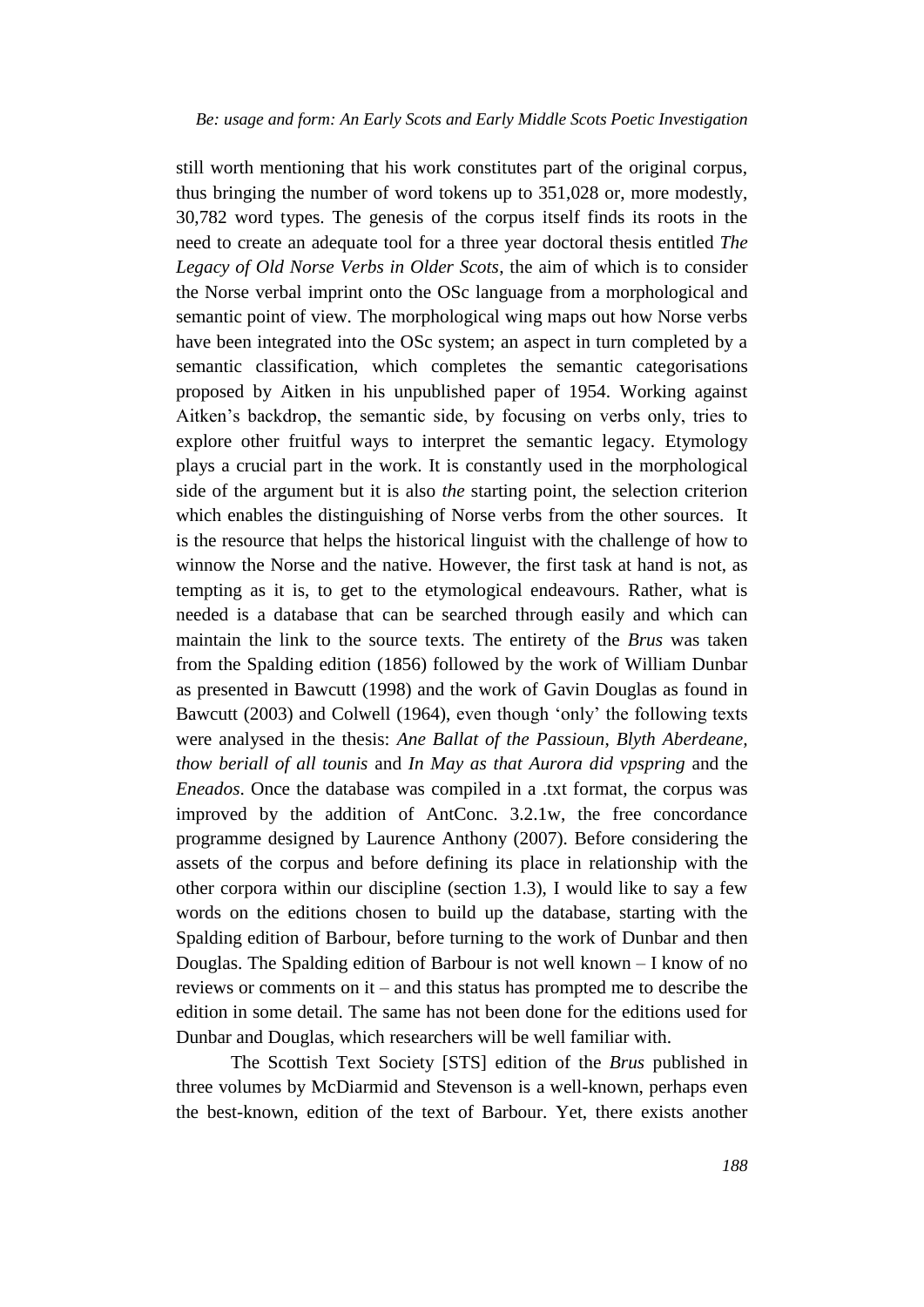edition published in 1856 by the now dissolved Spalding Club. This onevolume edition, 'forgotten' by the STS editors, consists of a collation of both the Cambridge MS and the Edinburgh MS. The editor was discreet and we have had to peruse the preface signed by a 'C Innes' to identify who he was. The plot is untangled when Innes uses a revealing 'I' and no further doubt remains when this 'I' refers to editorial choices and other comments (cf. notably p.xxxi). We learn more about the identity of the editor and his motivations by going back to the page immediately following the title page where a complete list of the officers of the Spalding Club is broken down. The full name 'Cosmo Innes', whose profession was noted as 'advocate', stood in the Council of the Spalding Club during the year 1856. As far as his motivations were concerned, these were various: Innes (1856: xv) strove to render as best he could '[…] a text as the scribe of 1487-9 would have made, if he had felt the propriety of an [sic] uniform spelling'. Spelling and consistency appear again as a chief factor for a new edition of the *Brus*  (1856: xxxi) but they are not the only motivations. The editor also had a genuine admiration for Barbour's epic and wanted to restore '[…] a fine national poem to its former popularity, which editions like Dr. Jamiesons's would render for ever hopeless' (p.xv). This statement delivers two additional pieces of information; first that his intent was clearly to make the work better known and second that he felt Jamieson's edition was not fit for this purpose. This comment, as we will see below, is actually to be mitigated. Innes disseminated the information on his editorial approach both in the preface and in the first section of what we would now call the 'notes', which he divided into two sections, one called *Various Readings, &c.*  (pp.491-511) and the other called *notes* (pp.513-524). The first section relates mostly to editorial comments, e.g. MSS divergences, while the second consists more of actual notes to the texts. The preface encapsulates the editorial philosophy. Like many others (Skeat 1966: lxi and Mackenzie 1909: v - both references from Bitterling 1970: 24), Innes thought the Cambridge MS was the better of the two but, whereas with the first two editors the age of the Cambridge MS is the decisive part of the argument, Innes (1856: xiv) adopts a more nuanced position: '[...] [the Cambridge MS] affords on the whole, perhaps, the best reading, and has been written with greater care; but each of them serves to correct errors and supply omissions of the other.' One thing is very clear indeed: that he could use this MS (xiii). However, when it comes to the Edinburgh MS the information is much hazier and I was unable to determine whether Innes consulted it or not. One element is for sure; that he used the various editions of it and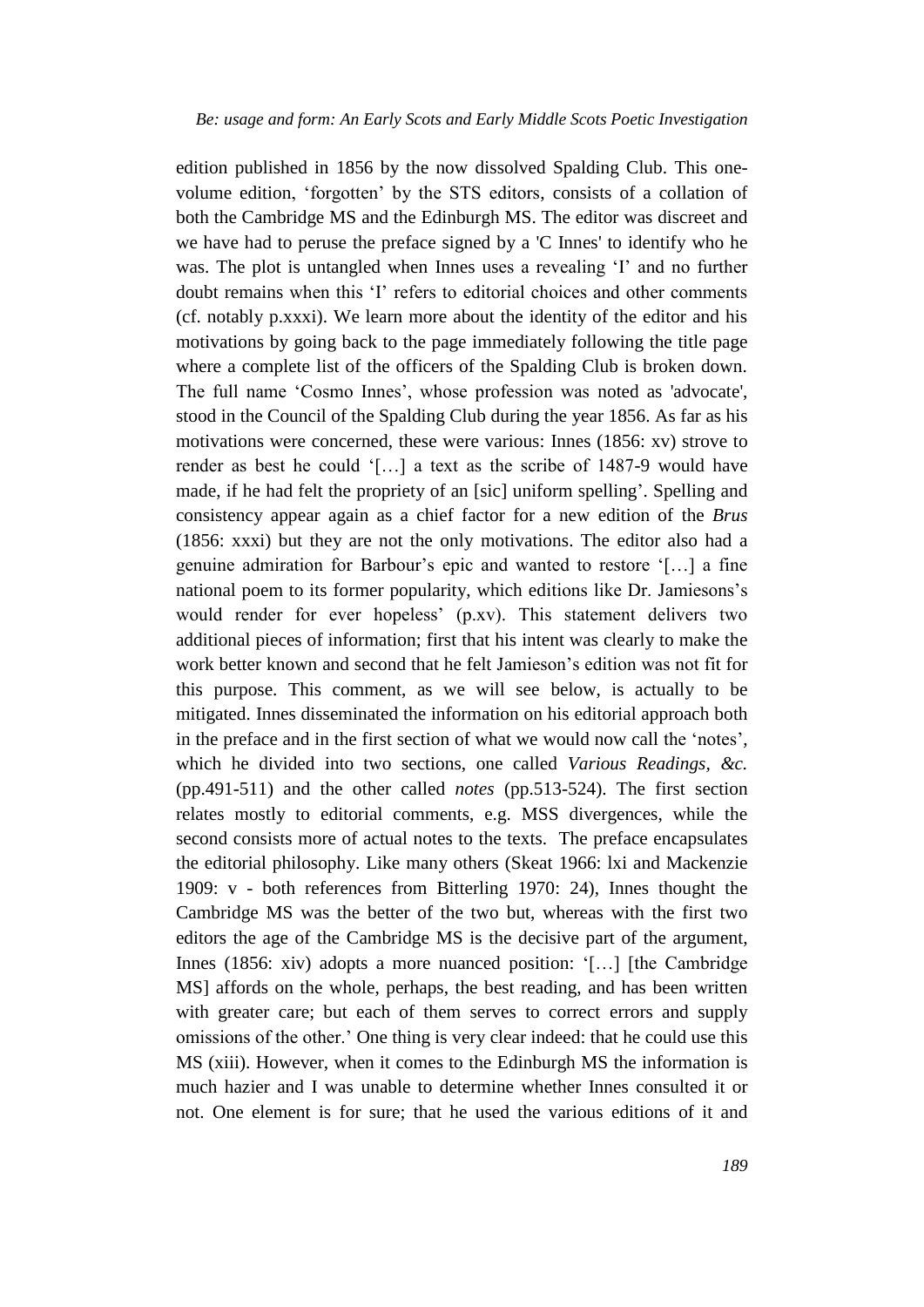notably the Jamieson's one, which was based on the Edinburgh MS. After the preface, more substantial information is to be found in the *Various Readings, &c.*, in which we can read that the beginning of the poem (up to p.76, as indicated in the edition on p.491) was actually pieced together by using a series of references, which the editor ranks as being first the Edinburgh MS, second Hart's edition (1616 and 1620) and third Freebairn's (1715 or 1716). Here again lingers some uncertainty as to which edition of Hart the editor used. He mentioned both on p.xii but does not make his editorial choice explicit. All things considered, I would finally add that the Spalding edition is a book in a still remarkable condition which holds well and safe in the hand.

For the second poet, William Dunbar, it is Bawcutt's edition of 1998 that served as the foundations and this edition has reached a state-of-the-art status amongst Dunbarian scholars. Thus, Mapstone (2001: 1) praises the work, describing it as 'the most important publishing event in the editing of Older Scots literature' since 1981 and of '[…] the culmination of scholarship which Bawcutt's edition represents [...]' (2001: 2). The value of this edition resides in its critical turn of mind, which is explicitly laid down by the editor herself (p.11) and also in its exhaustiveness – Mapstone (2001: 1) speaks of a 'complete edition' and Edwards (2001: 65) alludes to the differences to Kinsley by referring back to pages 374-375 of Kinsley's edition (1979). There are also a number of differences in comparison with former editions like the alphabetical ordering of Dunbar's poems, thus breaking away from the tradition of classifying Dunbar's work thematically. Conlee (2004) also mentions this point and introduces a critical reflection by weighing the advantages and disadvantages of such an editorial choice. Bawcutt leads us to the third and last poet, Gavin Douglas. The entire corpus database dealing with Douglas is divided into two parts. The first part deals with the shorter poems of Douglas like *The Palice of Honour*, *Conscience* and *King Hart* (for discussion on the poems, I invite the reader to consult Bawcutt 2003). Specialists in OSc literature will no doubt remember that Bawcutt already edited these poems in an earlier STS edition (1966). A comprehensive comparison and insights into the added value of this second edition are available in a review of the second edition made by Martin (2005: 274-276). As regards the second part of the database, i.e. the *Eneados*, I have turned to Coldwell's STS edition in four volumes which is the reference for OSc scholars.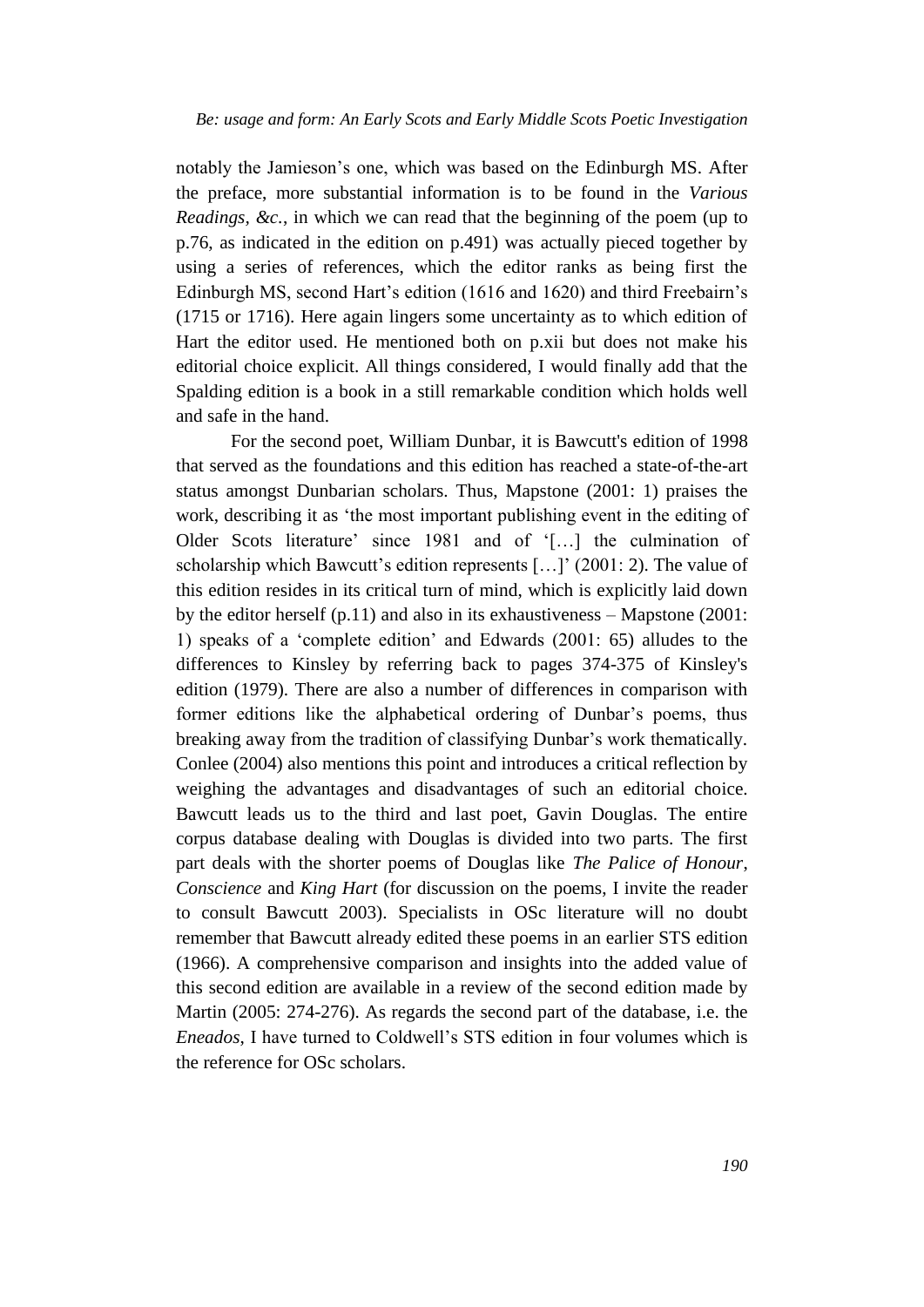#### **1.3 ACOS: Links with other corpora and reference systems**

Without counting ACOS, there are to date five historical corpora in the field of OSc. It should also be noted that the *Tagged Edinburgh-Helsinki Corpus of Older Scots* (E/HCOS, 1450-1650) has not been included in the list, as the project is currently incomplete. We can list the actual corpora we have as follows: the *Helsinki Corpus of Older Scots* (HCOS, 1450-1700) , the *Corpus of Scottish Correspondence* (CSC, 1400-1730), the *Corpus of Early Scottish Women's Writing* (CESWW, 1500-1800), the *Edinburgh Corpus of Older Scots* (ECOS, 1380-1500) and the *Dictionary of the Scots Language* (DSL, 1200-1976), the material of which can actually be traced as far back as 1124 (see the links L1 and L2 in bibliography).

In order to place ACOS in relation to these existing corpora, I have selected two criteria which define this new corpus: language-type and timeframe. The language-type criterion shows immediately that none of the cited corpora deals with poetry. The first of the three corpora provided by Anneli Meurman-Solin, for instance, is a study drawing on Scottish prose material in a variationist approach (Meurman-Solin 1993: 36). For her second corpus, CSC, she decided to focus only on the epistolary material while the third database concentrates on letters written by a lady's hand. CSC and CESWW are part of the academic endeavour that marks the work of Meurman-Solin which aims to map out idiolectal variation according to a set of variables (available under the link L3, see bibliography). This work is refined by a gender analysis of this variation, which forms the basis for Meurman-Solin's article in *Scottish Language* (Meurman-Solin 2001: 20- 45). The final lines of this article (Meurman-Solin 2001: 45) show what her pursuit is, i.e. the depiction of a language constrained under the pressures of '[…] convergence and divergence over time and space between idiolectal grammars'. The corpus designed by Keith Williamson both diverges from and converges to HCOS. Its database was still only made up of legal and administrative documents in 2011. This fact not only dissociates this corpus from ACOS but brings it closer to HCOS, the database of which is also partly constituted of prose legal documents (Meurman-Solin 2001: footnote 2). ECOS was designed to underpin a *Linguistic Atlas of Older Scots*  [LAOS] and therefore ultimately also to show variation over time and space (see link L4 in bibliography). Of course, both corpora also diverged on another level, namely time (see previous paragraph). This topic leads us to our second criterion, which simultaneously prompts the need to set clear markers for ACOS. In fact, the ACOS period of investigation can be neatly pinned down as 1375-1513, which the reader will recognise as being the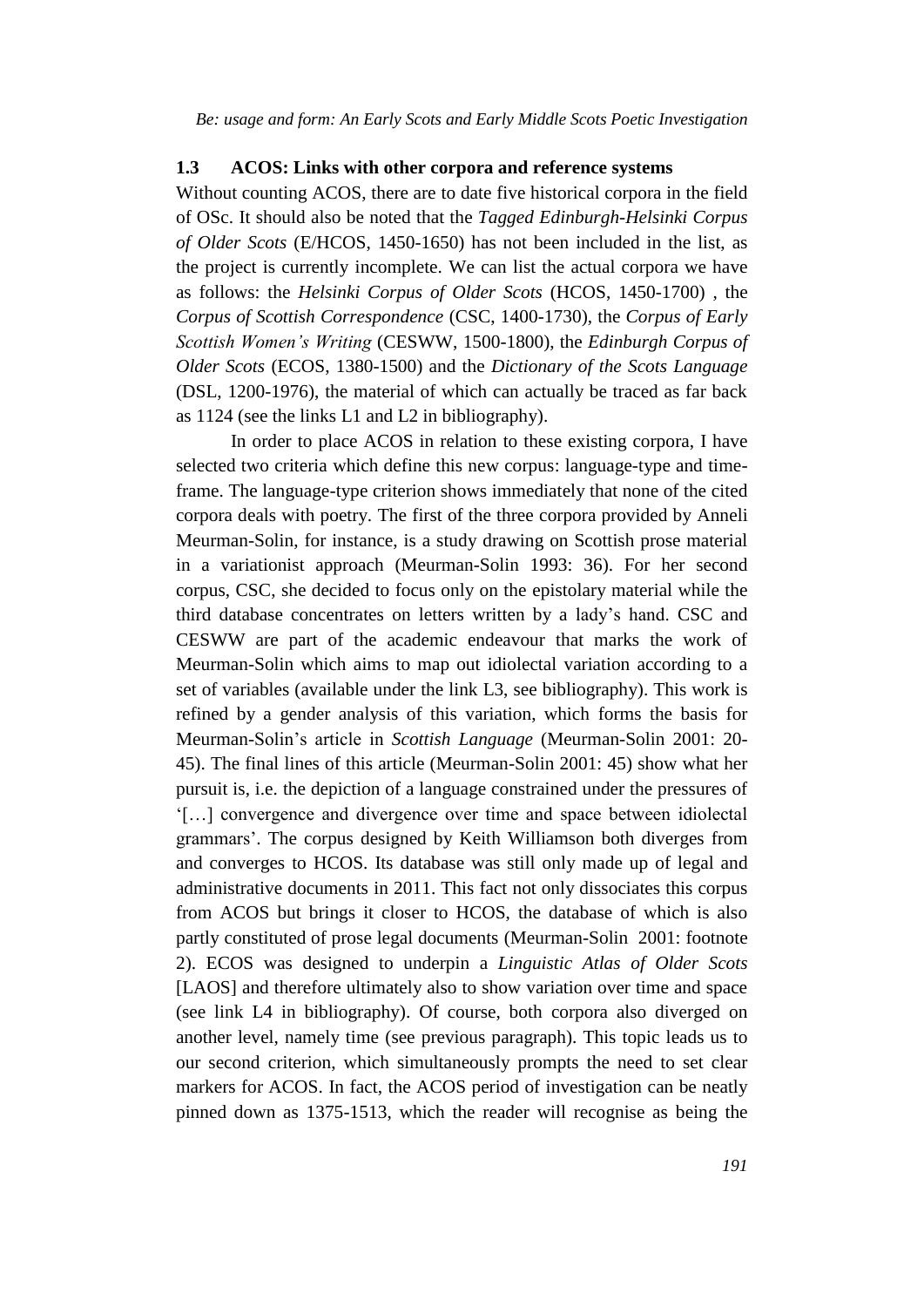dates of composition of Barbour's *Brus* and of Douglas's *Eneados*, as given by the *Edinburgh Companion to Scots* for Barbour (2003: 8) and the *Mainstream Companion to Scottish Literature* (1993: 103) for Douglas. The conjugation of both the time and the language-type criteria are sufficient to define ACOS in terms of its specificity. DSL has been voluntarily omitted in the discussion so far. The reason for this is that its nature is intrinsically different from the other databases, including ACOS. There is no doubt as to the corpus nature of DSL and it does fit into the definition proposed by Lindquist of what a corpus means (2009: 3). The difference is of course that it has been laid out following a dictionary format.

Setting ACOS into context has to do with characterising the corpus in an external way  $-$  I have applied some of its characteristics to other databases to pinpoint its place. Now, I am going to use some further typical features to present the structure of ACOS briefly, thus driving the discussion internally. The first major point about this corpus is that it has been designed so as to allow perfect traceability with the source texts; by source texts I mean the editions that were used to enter the poems into an adequate file format. I have already briefly touched upon this under section 1.2 in stating that I wanted to make it possible for researchers or OSc *amateurs* to go back to the texts, should they wish to. In order to achieve this, the original layout of the poems within the editions has been rigorously replicated. Thanks to AntConc, the user is able to browse through all the texts or to select the few he or she desires to view. It is important that this navigation is sustained by a transparent system of referencing. A reference to Barbour's *Brus* is presented as follows: [B 159:28]. Typically, it stands in square brackets, starting with the initial of the author's surname followed by the page number and the line number, these two elements being separated by a colon. The same system is applied to Dunbar and Douglas, albeit with slight alterations. Thus, for Dunbar we have  $[WD 69 - 229:1]$  which is to be read 'William Dunbar poem 69 according to Bawcutt's classification – page 229:line one'. The adaptation of the system was made according to the natural need to adapt to the authors and to their work. Dunbar has written several poems, and Barbour has not; hence the numbers and the initial letter of Dunbar's first and last names have been added in order to keep him distinct from Douglas. The corresponding 'number-titles' for Dunbar have also been included in the appendix at section 8. Another slight alteration was made to the letter yogh, which had to be dealt with and was replaced in their texts by  $\langle # \rangle$ . Finally, it should be stressed that the poetic material involved provides various examples of diverse usages of OSc as a literary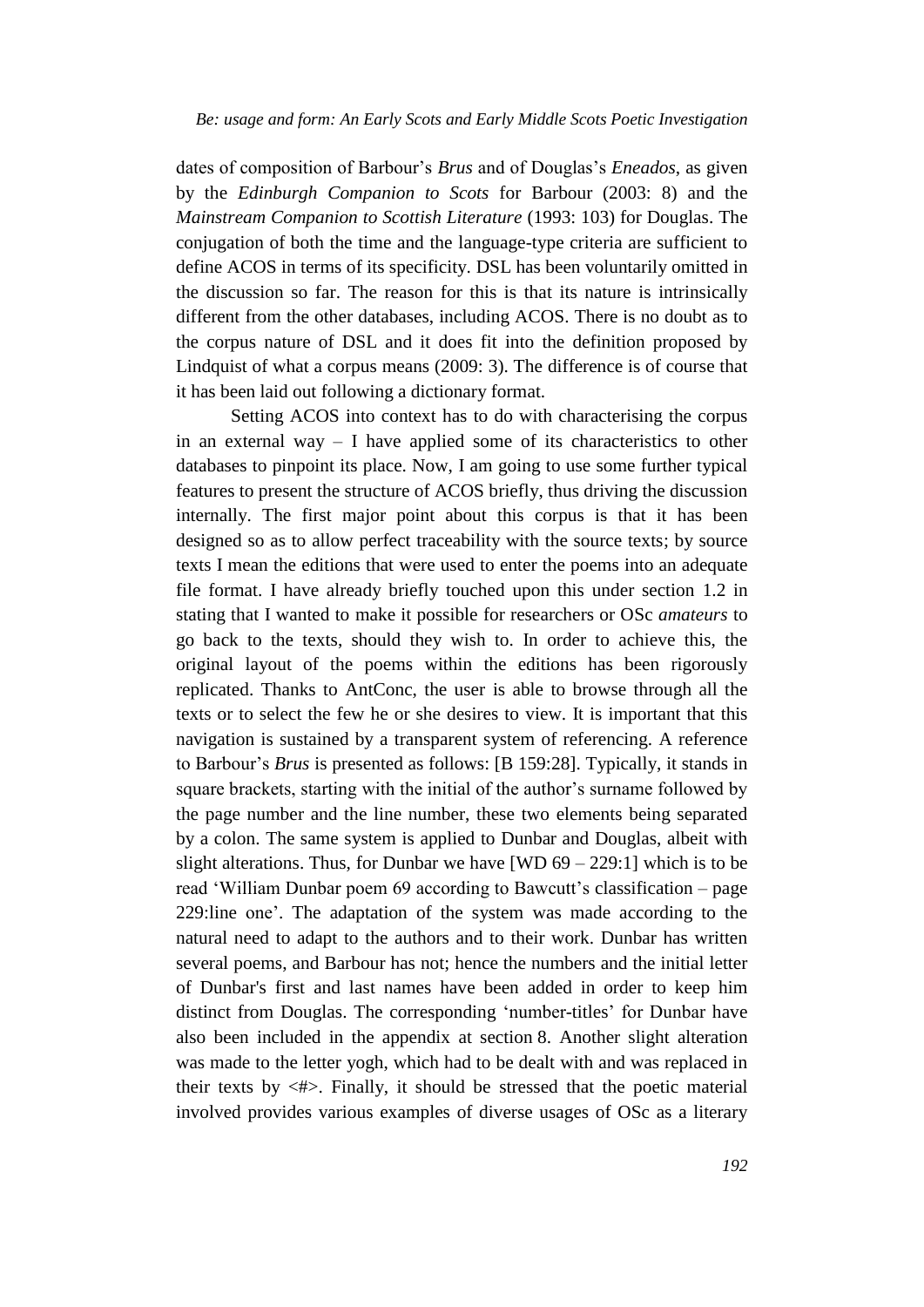medium, which is an encouraging stimulus for further research. The remainder of this paper focuses entirely on *be.*

#### **2 Why** *be***?**

 $\overline{a}$ 

*Be* is the most complex verb of OSc. No other verb can match the diversity of its forms and few verbs are as flexible and as semantically and syntactically indispensable. This verb has drawn little attention to date although it is mentioned in other pieces of academic research such as Meurman-Solin's *Variation and Change in Early Scottish Prose* (1993) as well as Macafee (1992/1993 and 2002). Meurman-Solin's intention is to show the variations that Scots was undergoing under the diverging pressures imposed on the language by the processes of Anglicisation and Scotisisation. Subsequently, her aim is not to go into too much detail about the verb *be* and this comes through clearly when looking at the pages dealing with the verb.<sup>2</sup> In addition to this, she focuses on  $15<sup>th</sup>$  to  $17<sup>th</sup>$  prose material and so is working both outside the period we are dealing with here and on a different language type. Macafee's approach is not at all the same as Meurman-Solin's in that she is not interested in registers but rather in providing an overview of the OSc language. This enables her to give some notes as regards usage and formal characteristics of *be*. <sup>3</sup> However, 'A Short Grammar of Older Scots' is what it is: a concise overview of the language. Any such work in any language involves limitations since what is short is not based on the same approach as a single-item oriented analysis. Further mention of the verb *be* is made in King's article (1997). As with Macafee, King provides a useful overview of the forms of the verb in question. Most recently, Smith (2012: 47) provides some comments on the verb *be*, including a third table comprehending the forms. Smith follows Macafee when giving an overview of the Scots grammar. His five page version, however, is shorter in comparison to what was published in 1992/1993. Formal characteristics, as the table suggests, are spoken of but the other aspects of *be* are not alluded to. Beyond the observation that *be* is not placed at the centre of their work, none of the three researchers cited above commented upon the usage of the verb by Dunbar and Barbour.

From a syntactic viewpoint, Moessner (1997) talks of the verb *be* in a study '[...] includ[ing] prose and verse texts from the very beginning up to 1700' (1997: 112). When considering her database, for which a detailed

<sup>2</sup> References to the *ad hoc* pages can be found from the index on page 327.

<sup>&</sup>lt;sup>3</sup> Section 8.7, p. 23: notes on auxiliary function; Section 8.8, p. 23-24: idem; Section 8.12, p.28: formal characteristics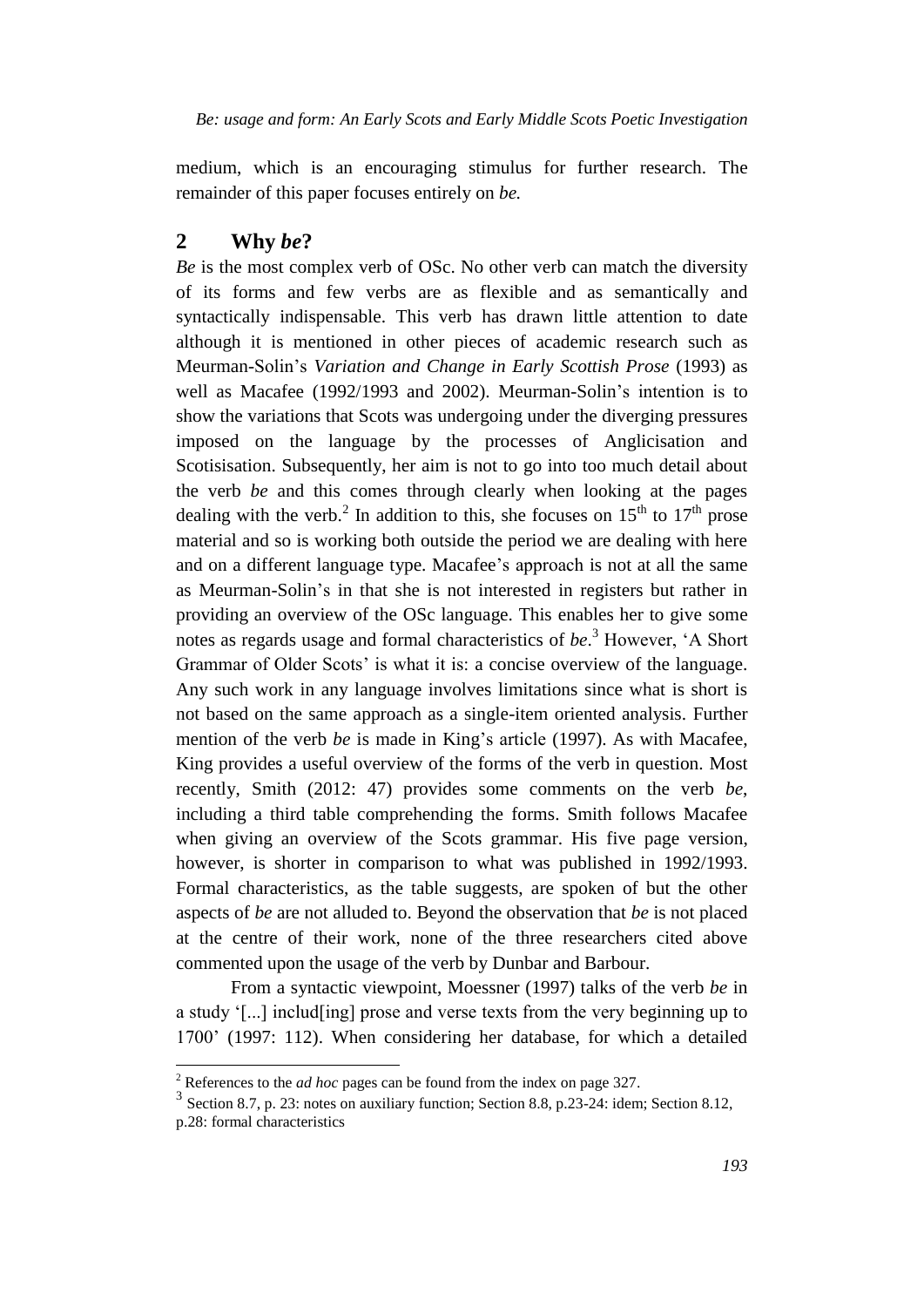breakdown is available at the end of her paper, we notice that Dunbar is left out of her scope of interest. The explanation for this is probably to be found at the beginning of the article, where she writes that her focus is primarily on the  $16<sup>th</sup>$  century, a period which for her is linguistically the most interesting (Moessner 1997: 112). She does deal with the verb *be,* and even though it is not explicitly made central to her argument, her description of it is substantial. However, the fact that Dunbar was not brought into consideration raises a thorny problem for it impedes any attempt at reconstructing a broader and fuller picture of how *be* 'behaved' and varied to OSc speakers and in our case to poets. This syntactic aspect, as we can read in Moessner, is counterbalanced by a book which explicitly strives, at least as regards the forms, for exhaustiveness. This work, entitled *The Verb 'To Be' in Middle English: A Survey of the Forms*, was written by Forsström (1948) and is referred to by Bitterling (1970: 68) as a 'complete survey' or, as it stands in the German text, an 'ausführliche Untersuchung'. This study does not include Dunbar; nevertheless it does analyse *be* in Barbour's *Brus*, which is part of a larger section entitled 'Northern Texts', setting the text of the poem in greater perspective. Such a methodological choice naturally reminds us of the similarities shared by OSc and northern English in medieval times (Templeton 1975 and Mackay 1975), but also has the advantage of establishing a link between the varieties, uniting them through the analysis of one feature, indeed *be*. The interest of this work is that it sets the formal characteristics of *be* within a broader Middle English context and also simultaneously calls back the evidence that Scots and northern English bore out many resemblances in the medieval period (Forsström 1948: 228 and Templeton 1975: 5 and Mackay 1975: 20) even though resemblances is no synonym for perfect similarity (Forsström 1948: 13). The value of Forsström's work still makes it a book deserving our full attention today.

The next main section of this article is the analysis itself. The first objective is to describe the main syntactical patterns found with the verb *be*  with our two poets. Then will come an insight into the emerging semi-modal construction with *abell/abill*. After dealing with the syntactical aspect, the focus will turn towards the morphological description of the verb providing the readers with a complete table of the forms and at the same time casting a critical eye over the other possibly misleading tables within the discipline. In each sentence, the verb *be* is highlighted *thus*.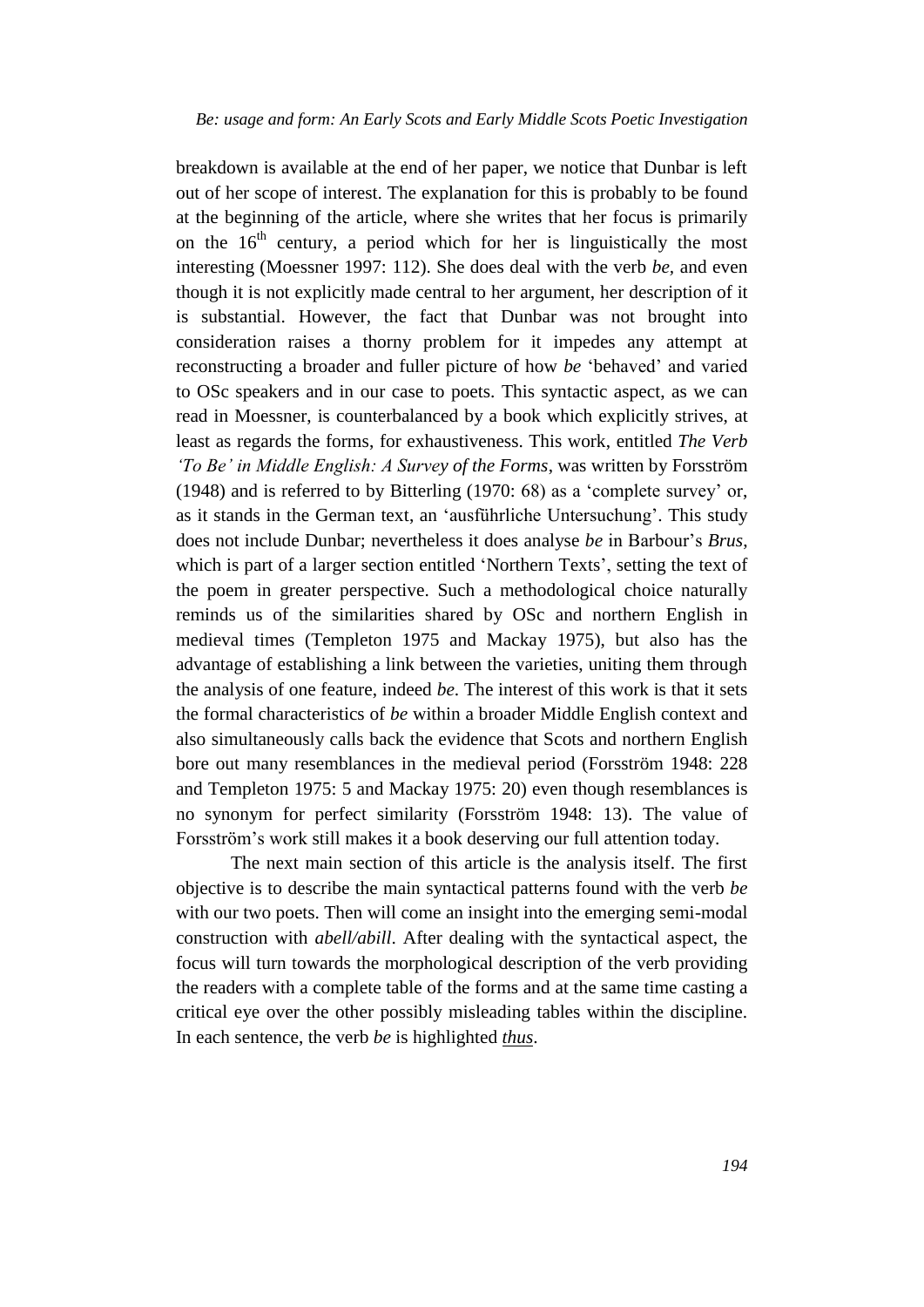#### **3 Syntactic environment and usage**

We can identify four main syntactic constructions, in which the verb *be*  turns up. These are followed by examples:

#### **1.** *be +* **Noun Phrase [NP]**

- (1) Now *am* I a wedow, iwise, and weill *am* at ese [WD 3 52:414]
- (2) For I *am* he. Say yhe suythly? [B 159:28]

#### **2.** *be +* **Adjective Phrase [AdjPhr]**

- (3) And wis men sais he *is* happy [B 7:85]
- (4) For our the laif thy bewty *is* renowd. [WD 52 167:154]
- (5) To thar king that *was* sa worthy [B 6:50]

#### **3.** *be +* **Adverb Phrase [AdvPhr]**

- (6) For fele sis quhen thou *art* away [B 70:19]
- (7) And *was* up in the strinthis then [B 145:63]

#### **4.** *be +* **Prepositional Phrase [PrepPhr]**

- (8) I will bid quhill I *am* in aynd [B 148:175]
- (9) Into this realme thow *war* worth mony ane pound [WD 75  $-242:751$
- (10) All straucht to Lyntounle *war* gane [B 376:13]
- (11) To him that *is* of kingis king. [WD  $58 182:28$ ]

If we start from NP down to the PrepPhr and describe what sort of patterns these sentences represent, we notice that the NP structure can be complex as with *a wedow* (1) or be reduced to one single unit as in (2) with the personal pronoun in the nominative *he*. Whatever the length, i.e. the complexity of the NP, its role when coming after *be* is always a Predicative Complement [PCL, cf. Huddleston and Pullum 2005: 23 for the terminology]. The term 'PCL' can conveniently be applied to the next construction, where *be* is followed by an AdjPhr. If both (3) and (4) with respectively *happy* and *renowd* are unequivocally PCL, a possible question may arise as to how to consider *renowd*. The polyvalent nature of the adjective ending with a dental suffix after *be* is well-known in linguistics (Quirk, Greenbaum, Leech and Svartvik 1985: 413) and by using this point of view, it is possible to tread on firmer ground – *renownd* is indeed an adjective, more precisely a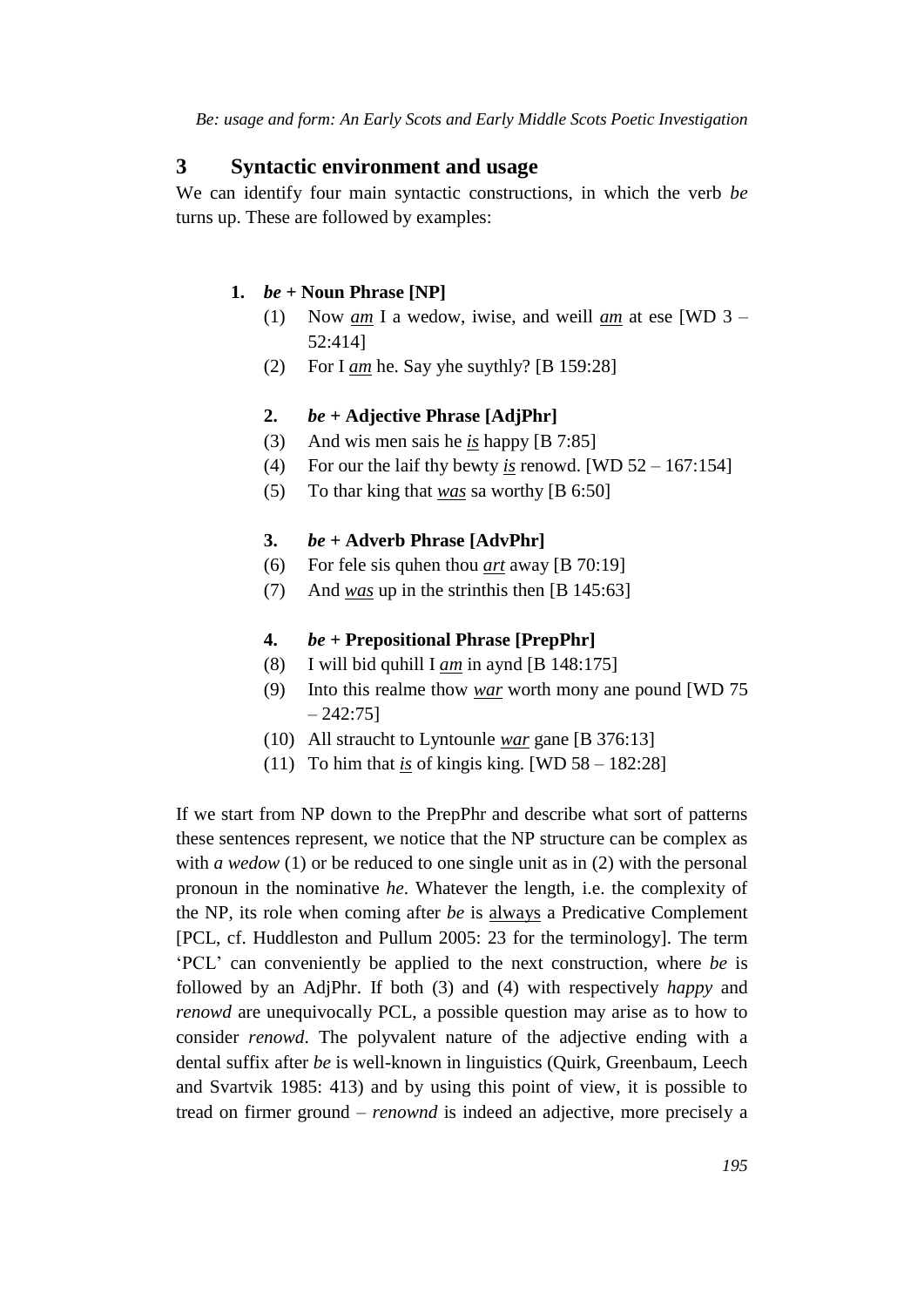participial adjective, used here as a predicative. The complexity of the PCL varies in the texts as it can be one single adjective long (3) or be expanded often via an adverb pre-modifying the head, which is exactly what we observe in (5) where the adverb *sa* modifies the head of the AdjPhr.

The next category, that of AdvPhr, is far less elaborate than the two previously mentioned. Considering (6) with *away*, we realise fully what this means as *be* can only be followed by one adverb acting as a place adverbial. There is a good reason why only two examples from the *Brus* have been supplied. Oddly enough, Dunbar's poetry does not contain any such construction while Barbour has not only *away* but also *up* as is shown in (7). This may not appear to be a huge difference but that is still more than in Dunbar. The next and final set of examples are concerned with the PrepPhr, which stands in sharp contrast with the AdvPhr as it turns out to be a very productive category. This high productivity is actually a key piece of evidence, not only suggestively pointing to what was feasible or not in the language but also indicating how frequent these constructions were. As a matter of fact, the syntactic environment of *be +* AdvPhr seems to have been fairly rigid, which is an antipodal observation to *be* + PrepPhr. These fall into two main categories: the set phrases such as *in aynd* (8) and the others. The 'others' (9) and (10) encompass adverbials while (11) exhibits an *of-*phrase in the terms of Biber, Conrad and Leech (2002: 82). I understand that some syntacticians may regard (5) and (10) in a different way, thinking right from the outset about first an ascriptive and second a locative (Miller 2002: 31), but this mode of thinking, fruitful as it is, revolves around the clause level whereas I am working on the phrasal level.

## **4 Example of semi-modality:**  *be-form* **+** *abell/abill* **+** *(for) to-inf*

- (12) My hyd to offer I *am* abell [WD 66 220:29]
- (13) Quhill thou *art* abill baith in mynde and toung [WD 41 138:66]
- (14) Thow *art* not abill remissoun for to get [WD  $41 136:20$ ]

Our second investigation focus is more restrained than that in section 3. Here only one syntactic construction will be analysed: semi-modality. The description of the semi-modal structure is not considered by Moessner, it appears once and in a totally different context (see Moessner 1997: 145). The semi-modal pattern in the sentence she uses is there because it is part of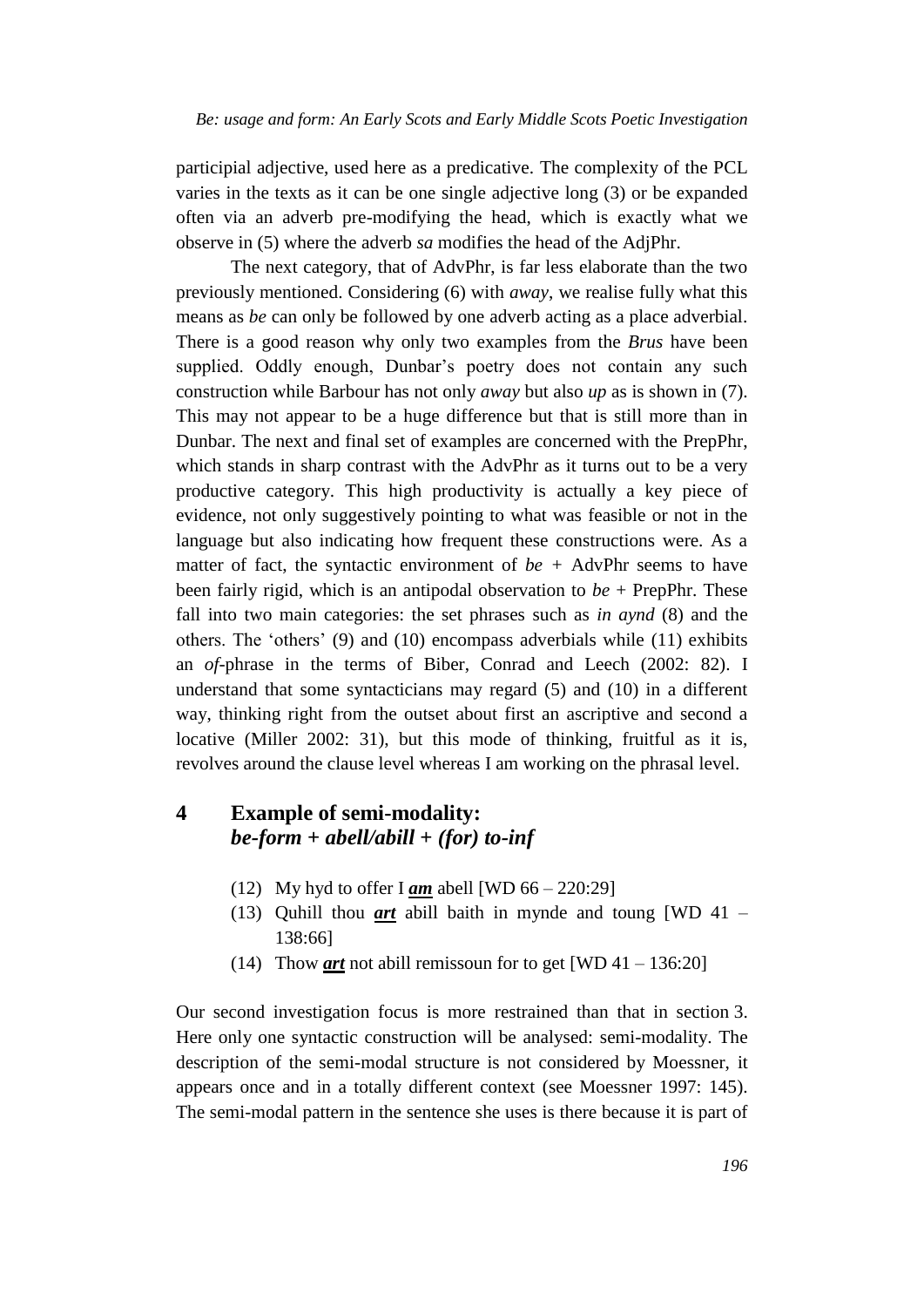the sentence rather than because of its nature. Indeed, her interest was in a subject clause and the way such a clause could be taken up by a pronoun. Furthermore, it should be noted that she uses prose material to illustrate this point. The scholar of OSc may wonder whether reference of this construction is made in some works of reference, hoping that, as with Forsström, allusions will be made to OSc material. Surprisingly, neither Mustanoja (1960) nor Visser (1963) seemed to be particularly interested in the semi-modal character of what we now know in standard modern English as  $be + able + to$ . 'Not particularly interested' should not be understood as 'not interested at all' for we do find touches upon our subject, but these are touches only, as in Mustanoja (1960: 599) and Visser (1963: 501). Back to our sentences, we can say that these spark off at least two noteworthy comments. The first comment is encapsulated in (12) for it shows *abell* as an adjective, alone. This is to be put into context with (13) and (14) where both sentences blatantly display that *able* is followed by the *nota infinitiva*  'to', preposed in (13) due to poetic license. Having *be* plus an adjective on one side, and two fully-fledged semi-modal patterns on the other, gives the illusion of holding every single element for an equation that would explain the emergence of the semi-modal construction in question. Illusive it is, as we do not possess all the elements to map out the complete transition and, in particular, the competition that must have been existed with *may*, the Middle English and OSc modal meaning 'can'. Yet, all the instances given here do reveal some information as to how the structure came into being, evolving from the single adjective denoting a (particularly good) ability to do something to a synonym of present-day English *can* (see DOST under *abill*, to be completed by Bawcutt 1998: 518 for a convincing semantic expansion of the adjective – I would go as far as suggesting 'gifted' – and also OED, *able* on hints at competition with the traditional modals). In terms of structure, there was a definite degree of flexibility with the possibility of having *for to* instead of *to* as can be seen in (14). Perhaps one of the most noticeable feature comes from another angle, *viz.* that of distribution. Dunbarian specialists will not fail to point out that he alone of the two uses *abill*, something that may come as a surprise when knowing that the *Brus* is much larger (89 130 word tokens) than his later counterpart's entire work (44 109 tokens). Perhaps Dunbar's fame for varied registers could partly account for this, but I would doubt it. It seems to be more plausible simply to posit that the construction was not *en vogue* in Barbour's time, or perhaps around but not in Barbour's particular idiolect. Finally, the information presented here can be completed by adding that Dunbar writes the adjective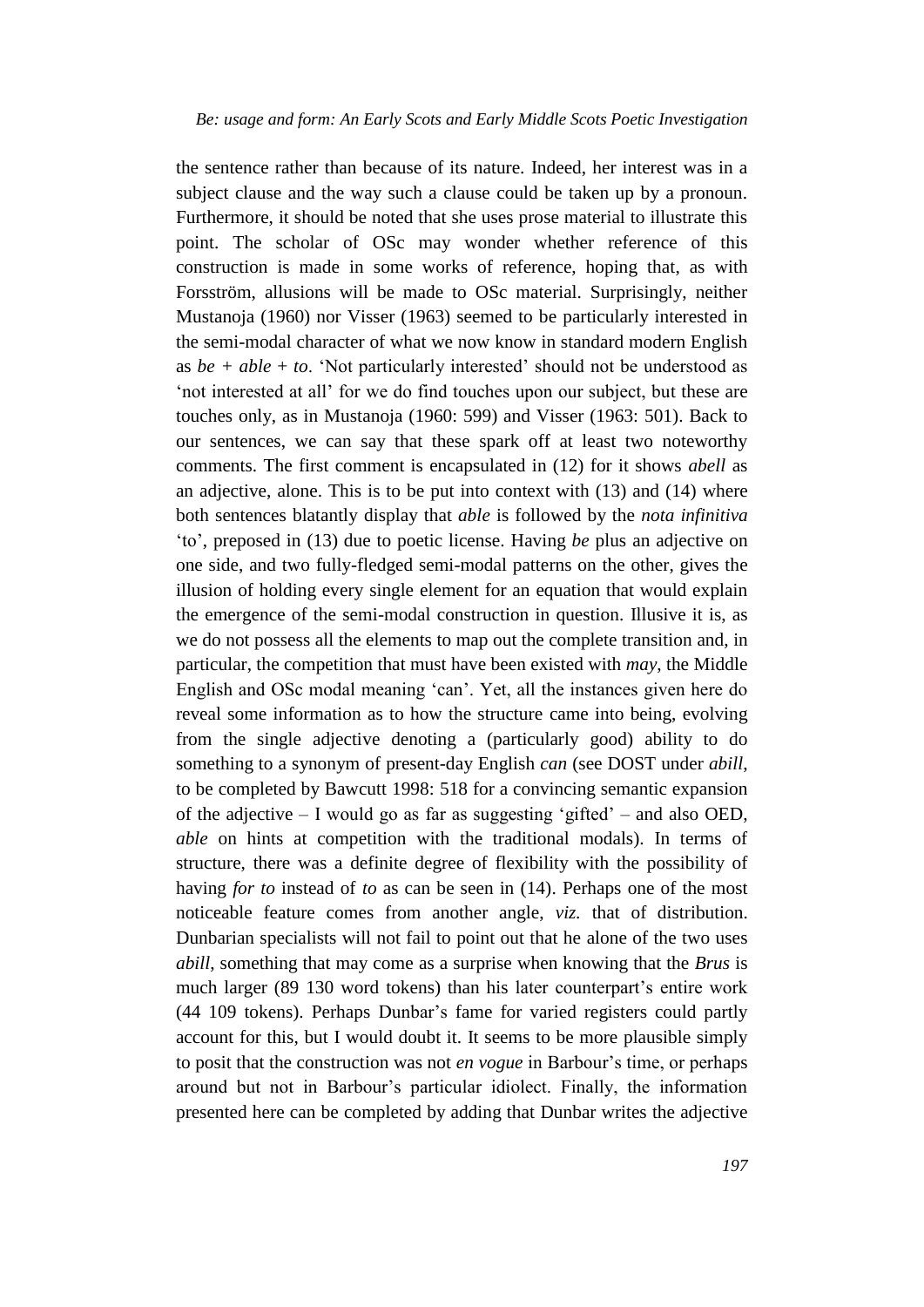alone five times in the whole of his work versus three times as part of the semi-modal construction. The next section, section 5, will deal with the forms of the verb *be*.

| 11111111111110 v v v v v<br><b>Tense</b><br>and Mood | <b>Person</b><br>and<br><b>Number</b> | Form                | <b>Tense</b><br>and Mood              | <b>Person</b><br>and<br><b>Number</b> | Form                     |
|------------------------------------------------------|---------------------------------------|---------------------|---------------------------------------|---------------------------------------|--------------------------|
| <b>Present</b><br><b>Indicative</b>                  | 1 <sub>sg</sub>                       | am                  | <b>Preterite</b><br><b>Indicative</b> | 1 <sub>sg</sub>                       | $was \sim$ wes           |
|                                                      | 2sg                                   | art                 |                                       | 2sg                                   | $was \sim$ wes           |
|                                                      | 3 sg                                  | is                  |                                       | 3 sg                                  | $was \sim$ wes           |
|                                                      | 1 pl                                  | $ar(e \sim \ast er$ |                                       | 1 pl                                  | war $\sim$ wer           |
|                                                      | $2$ pl                                | $ar(e \sim er$      |                                       | $2$ pl                                | *war ~ *wer              |
|                                                      | 3 pl                                  | $ar(e \sim er$      |                                       | 3 pl                                  | war $\sim$ wer           |
| <b>Present</b><br>Subjunctive                        | 1 sg                                  | be                  | Past<br>Subjunctive                   | 1 sg                                  | $war \sim wer$           |
|                                                      | 2sg                                   | be                  |                                       | 2sg                                   | war                      |
|                                                      | 3 sg                                  | be                  |                                       | 3 sg                                  | $war \sim wer$           |
|                                                      | 1 pl                                  | be                  |                                       | 1 pl                                  | war                      |
|                                                      | $2$ pl                                | be                  |                                       | $2$ pl                                | war                      |
|                                                      | 3 pl                                  | be                  |                                       | 3 pl                                  | $war \sim wer$           |
| Imperative                                           | singular                              | be                  |                                       |                                       |                          |
|                                                      | plural                                | $beis \sim be$      |                                       |                                       |                          |
| <b>Present</b><br>Participle                         | N/A                                   |                     | Past<br>Participle                    | N/A                                   | bene/been ~<br>bein/beyn |

### **5 Forms**

Infinitive : *to be*

**Table 1 – Forms of verb** *to be*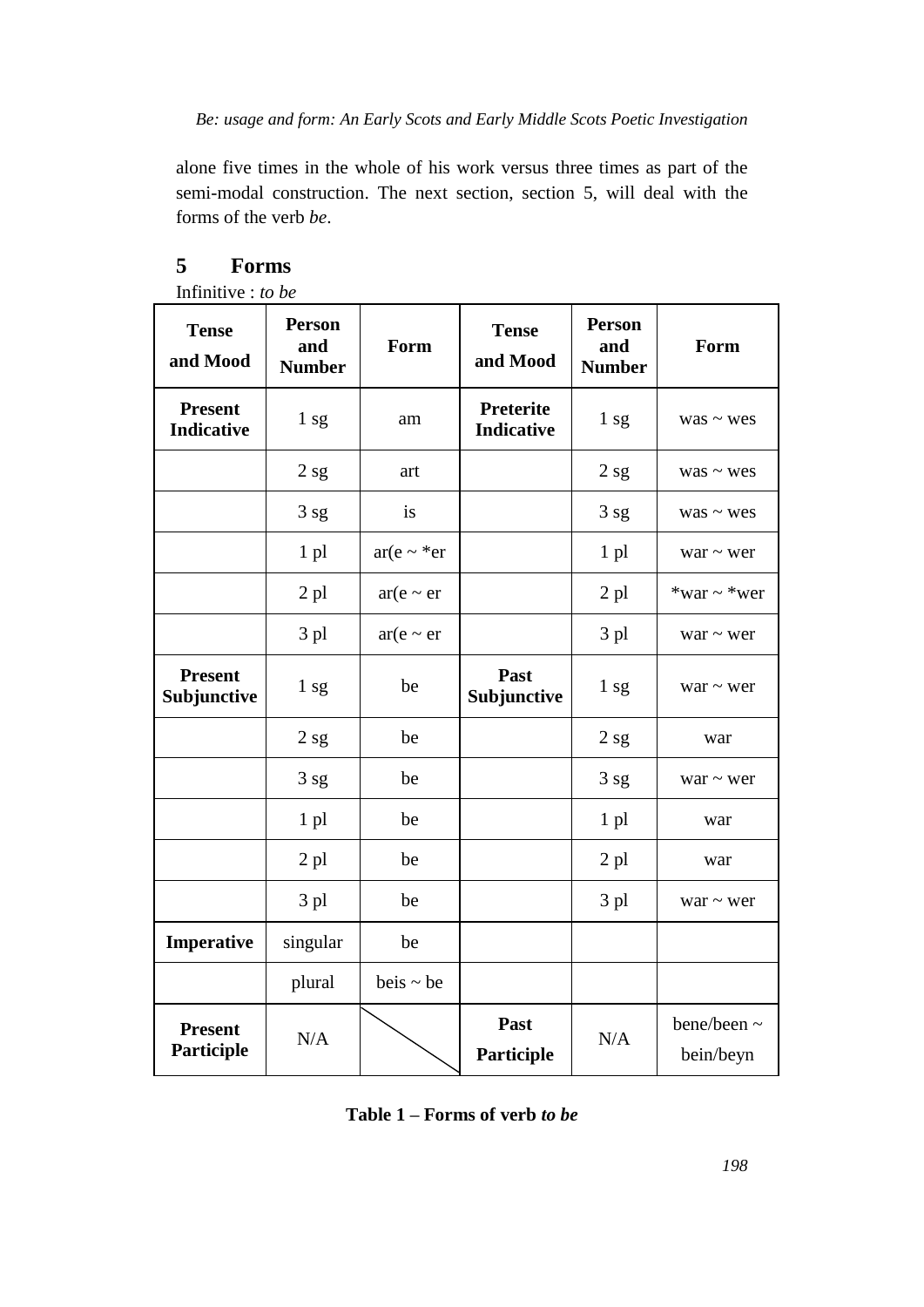Table 1 summarises *all* the forms of *be* recorded with both Barbour and Dunbar. The asterisks mark items that do not appear in the texts, but which have been re-constructed. The postulated forms have been inferred only when there was enough information from the texts themselves (cf. *er* and *war~ wer*). By contrast, the present participle has been voluntarily omitted for it does not 'exist' in the texts we are dealing with even though Gavin Douglas inserts it into his poems. The last point upon which I would like to draw attention is  $\langle \rangle$ , turning up in *ar(e, and which means that the final* vowel is accessory.

The best way to use Table 1 within the context of this paper is to cross-read it with further observations taken from the texts so as to highlight two points of analysis that are stages towards a gradual and full understanding of *be.* These will deal with the use of the plural form *ar* and the Northern Present Tense Rule [NPTR]. Starting with the indicative present plural, we note the existence of a distinction between *ar(e* and *er*. Barbour favours the form *ar* by far and only uses the variant *are* three times in the whole of the *Brus*. Dunbar follows the same trend, employing *ar* as a rule, the spelling variant *are* cropping up only once. Yet, Barbour's usage differs in that he regularly turns to *er*, which is an alternative form for the  $2<sup>nd</sup>$  and  $3<sup>rd</sup>$  ppl directly descended from Old Norse (Samuels 1985: 274). This characteristic of Barbour's poetry is stressed in my doctoral work but this is not the first time it has been brought up, as Forsström alludes to it in different places in his book (notably 1948: 193 and 219-220). However, by observing the position it occupies in the line, as in the thesis, we can say that this form was less lively than *ar* because in reality it is essentially a poetic form available to the poet whenever he needed it. Within the writing of Barbour, the *er* form was also confined to being specifically used as an auxiliary only with present participles as, for instance [B 159:13] and [B 474:74] demonstrate. It is, after all, quite interesting to see that Dunbar did not use this form even once, a fact which can be interpreted in many ways – is it for instance an individual choice or is it symptomatic of an increasing sense of difference from the speech employed south of the border? It is also possible, by following the same procedure, to pinpoint precisely what the pronunciation must have been, for it rhymes notably with *her* [B 159:14], singling out /e:/ and thus at the same time matching up with Aitken (2002: 74).

Another area which draws our attention is the NPTR. We know from our reading of Macafee (1992/1993: 28), King (1997: 179) and also Smith (2012: 47) that the verb *be* is subject to this rule and that the forms vary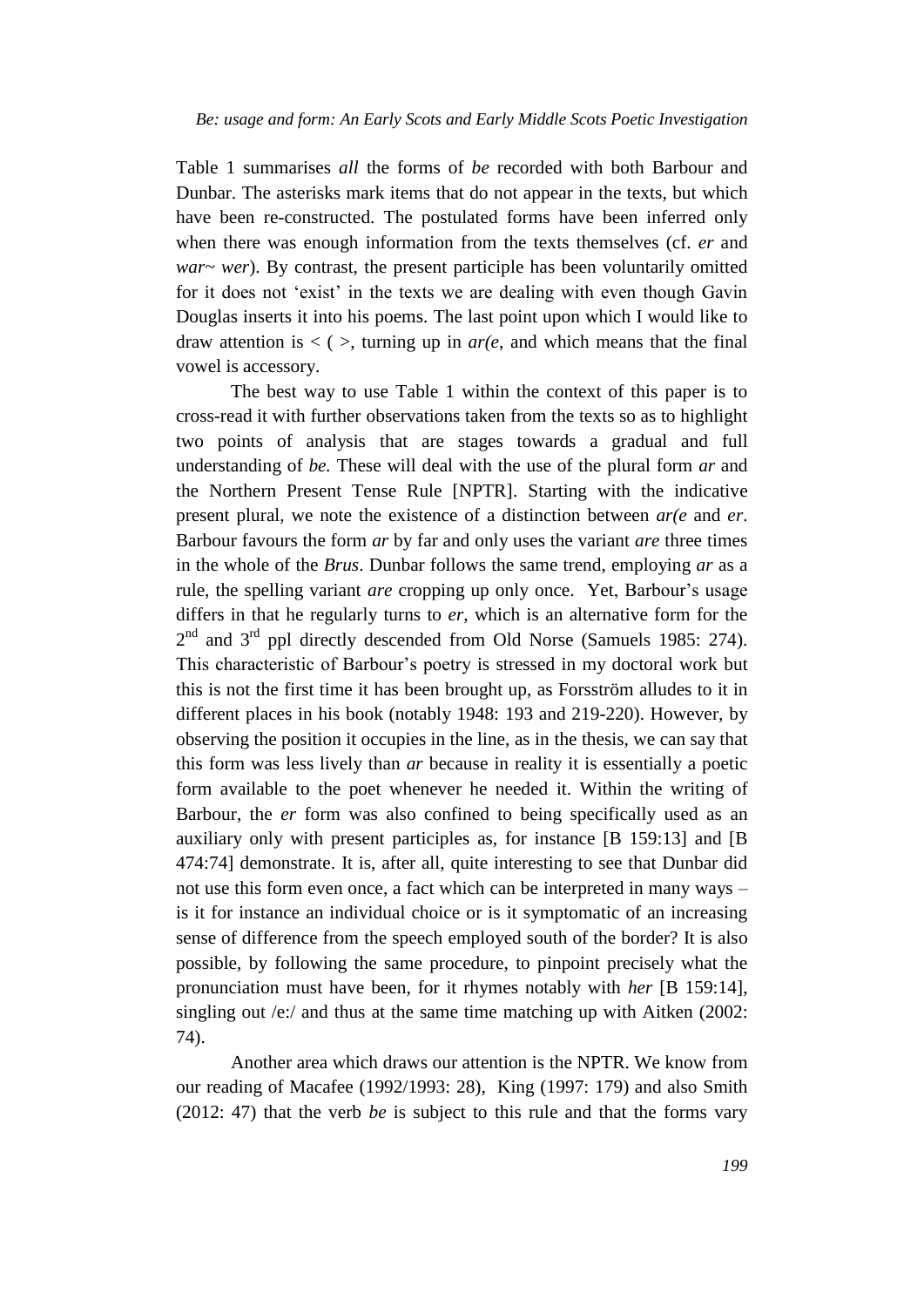substantially whether an adjacent pronoun precedes the verb or not. When no personal pronoun is in the immediate vicinity of the verb, we should have one of the three following forms: *is, be* for the first person singular and *is, be* or *beis* for the rest. The problem with these tables is that they are highly suggestive that the rule was applicable on a regular basis. The evidence from the texts seems to run counter to that and suggests rather that the rule offered the writer an additional set of forms but that the latter was in no way constrained by these. The only case where there is some regularity in the rule is with *beis* because the subject is not a personal pronoun as in [B 260:36]*.* However, the language changed and this clearly comes through in the writing of Dunbar who uses *beis* only as a plural of 'bee' [WD 65 –  $207:217$ ] and [WD 78B  $- 256:82$ ]. The rule also appears to be very fragile in the preterite. Barbour sticks to *I was* [B 239:48] but Dunbar happily jumps from *I wes* to *I was* [WD 77 – 249:45] and [WD 22 – 98:17].

### **6 Conclusion**

This paper demonstrates to readers a concrete application of ACOS by focusing on one single verb item, the verb *be.* The analysis is an ongoing comparison between Barbour and Dunbar so that the different usages and forms of the verb can be better understood.

The introduction laid out in three points has first set out to define the aims of the paper and the material involved. Subsequently, it described how this paper came into being and presented ACOS, the new corpus which has helped realise this study. Besides showing that a poetic corpus for Early Scots and Early Middle Scots was needed in the field of OSc, the inside of the corpus has also been detailed and discussed, focusing first on the various editions that were used to compile the database and then moving on to the system of reference and its philosophy. The final part of the introduction set the corpus in relation with the other historical corpora in the discipline and provided an update on some aspects of some of these.

The analysis itself on *be* starts with a review of the works that have been carried out so far on this topic in OSc, which has shown that *be* in OSc has always been treated as part of greater works. The focus was then turned on some syntactical patterns of the verb, comparing for the first time usages between Barbour and Dunbar. This methodology has proven very useful when lingering on the semi-auxiliary construction since it has enabled an inference of how the pattern actually built itself up. The final part concerns morphological notes on the verb, providing a complete survey of the forms recorded with special interest in the present indicative plural forms as well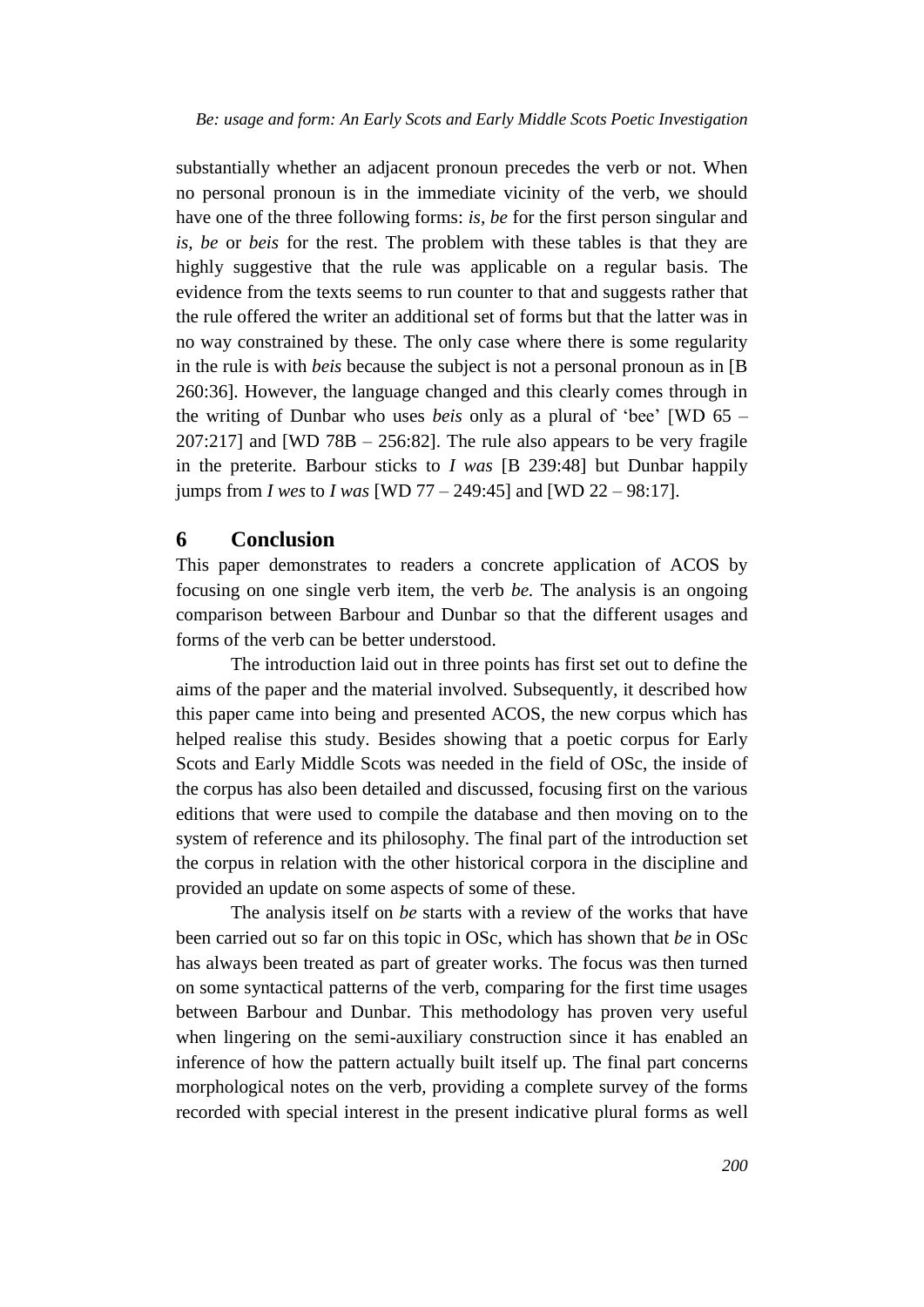as the NPTR. The focus has always been on how the language evolved from one author's language to the other's, which has brought to light the fact that the NPTR was not as rigid a system as was previously suggested.

The present paper is a concrete application from ACOS and should be highlighted as such. It continues what has been initiated in the doctoral research but on a different level. Just as the corpus enabled me to bring the texts of these authors together so that they could meet on the common ground that was the Norse verbal legacy, here the texts of Barbour and Dunbar are brought together once again but on the common ground of the fundamental verb *be,* the worth of which is detailed under section 2*.* The focus and methodology have changed since we embarked on the syntactical and morphological quest of this one native-derived verb, and not on an endeavour enshrined in etymology, morphology and semantics.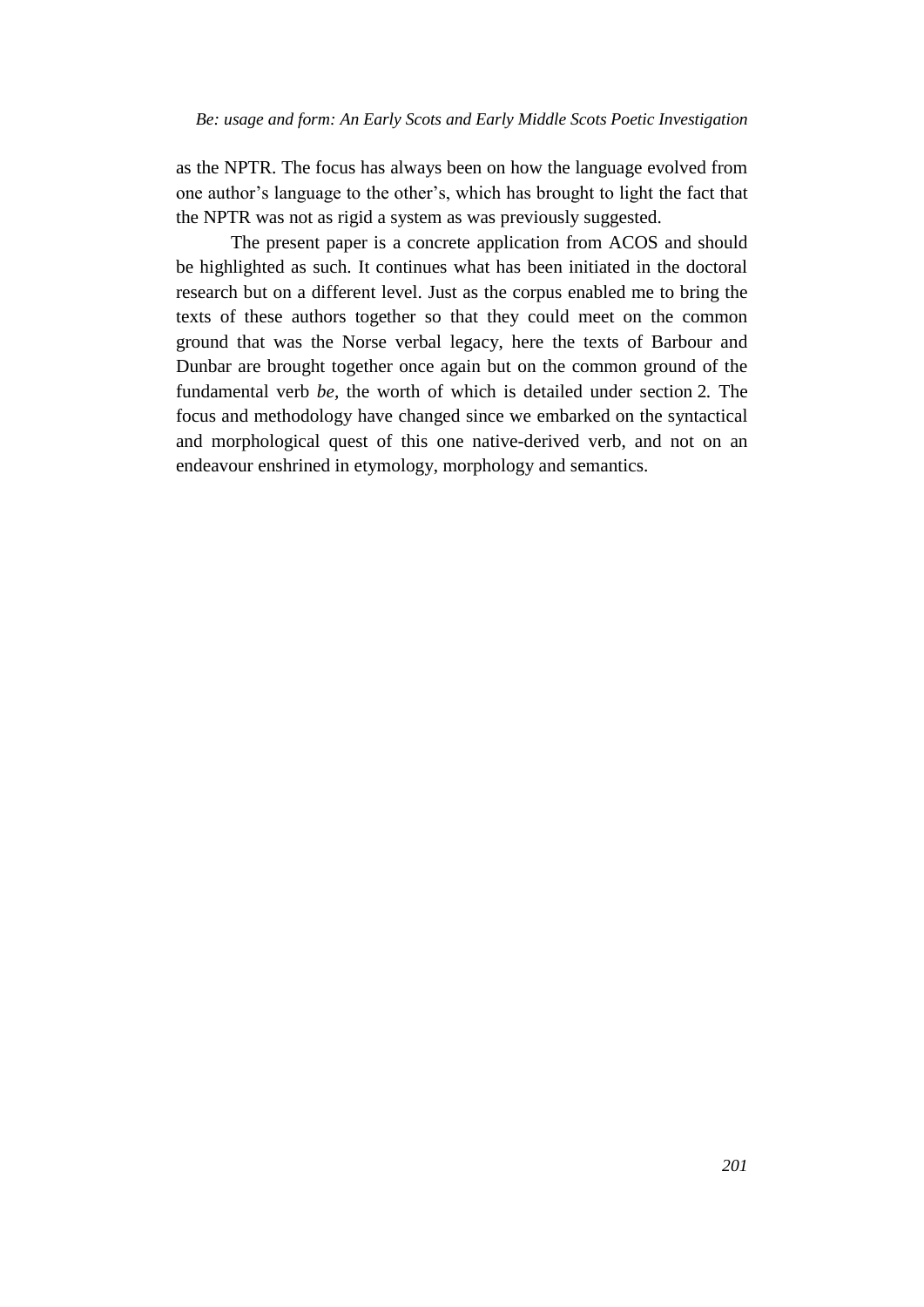## **References**

Primary material

[no editor mentioned]. 1856. *The Brus.* Aberdeen: Spalding Club.

Bawcutt, P. (ed.) 1998. *The Poems of William Dunbar* (vols. I and II). Glasgow: Association for Scottish Literary Studies.

Secondary material

- Aitken, A.J. 2002. *The Older Scots Vowels: A History of the Stressed Vowels of Older Scots from the Beginnings to the Eighteenth Century*. Macafee, Caroline (ed.) Guildford: Biddles Limited for The Scottish Text Society.
- 1954. 'Sources of the vocabulary of Older Scots'. unpublished paper.
- Anthony, L. (2011). AntConc (Version 3.2.1w) [Computer Software]. Tokyo, Japan: Waseda University.

<http://www.antlab.sci.waseda.ac.jp/> accessed 28.04.2013

- Bawcutt, P. (ed.) 2003. *The Shorter Poems of Gavin Douglas*. Edinburgh: The Scottish Text Society.
- 1967. *The Shorter Poems of Gavin Douglas.* Edinburgh: William Blackwood & Sons Ltd. for The Scottish Text Society.
- Biber, Douglas, Conrad, Susan and Leech, Geoffrey. 2002. *Student Grammar of Spoken and Written English*. Harlow: Longman.
- Bitterling, Klaus. 1970. *Der Wortschatz von Barbours 'Bruce'*. Berlin: Freie Universität Berlin.
- Coldwell, David F.C. (ed.) 1964. *Virgil's Aneid Translated into Scottish Verse by Gavin Douglas Bishop of Dunkeld* (vol. I). Edinburgh: William Blackwood & Sons Ltd. for The Scottish Text Society.
- Conlee, John. 2004. *William Dunbar: The Complete Work.* Kalamazoo: Medieval Institute Publications. <http://www.lib.rochester.edu/camelot/teams/dunint.htm> accessed
	- 26.04.2013
- Corbett, J., McClure, J. Derrick and Stuart-Smith, J. 2003. 'A Brief History of Scots'. In J. Corbett, J. Derrick McClure, J. Stuart-Smith (eds.) *The Edinburgh Companion to Scots*. Edinburgh: EUP, 1-16.
- *Dictionary of the Scots Language* [DSL] [www.dsl.ac.uk/](http://www.dsl.ac.uk/) accessed 25.10.2012
- Edwards, A.S.G. 2001. 'Editing Dunbar: The Tradition'. In Mapstone, Sally (ed.) *William Dunbar, 'The Nobill Poyet': Essays in Honour of Priscilla Bawcutt.* East Linton: Tuckwell Press, 51-68.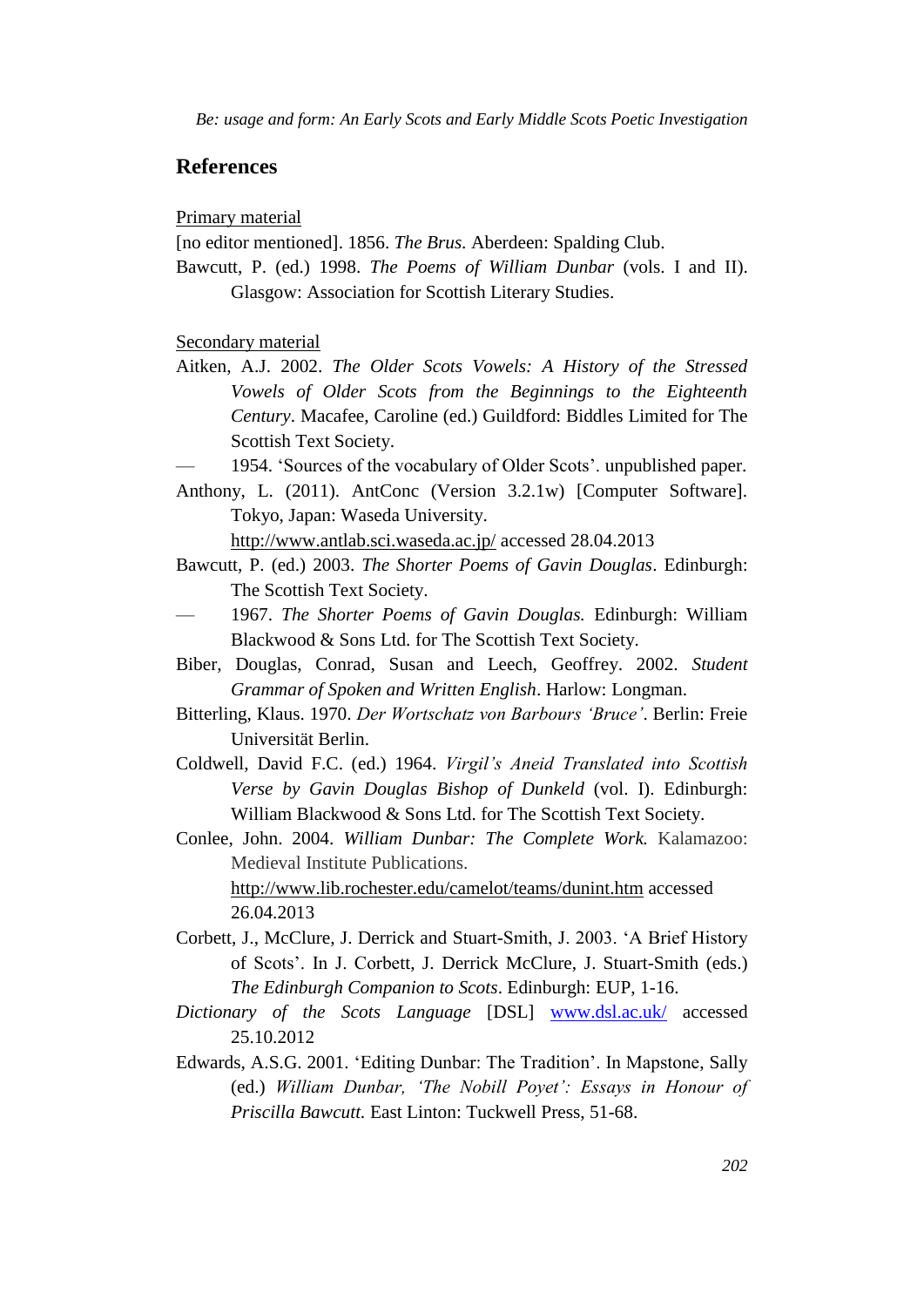- Forsström, Gösta. 1948. *The Verb 'To Be' in Middle English: A Survey of the Forms*. Lund Studies in English XV. Arngart, Olof (ed.) Lund: Håkan Ohlssons Boktryckeri.
- Huddleston, Rodney and Pullum, Geoffrey K. 2005. *A Student's Introduction to English Grammar*. Cambridge: Cambridge University Press.
- King, Anne. 1997. 'The Inflectional Morphology of Older Scots'. In Charles Jones (ed.) *The Edinburgh History of the Scots Language*. Edinburgh University Press, 156-181.
- Lindquist, Hans. 2009. *Corpus Linguistics and the Description of English*. Edinburgh: EUP.
- Macafee, Caroline. 1992/1993. 'A Short Grammar of Older Scots'. *Scottish Language* (Vol. 11/12): 10-36.
- − 2002. 'A History of Older Scots to 1700'. *The Dictionary of the Older Scots Tongue*, vol. XII, 31-157.
- Mackay, A. Margaret. 1975. 'The Scots of the Makars', in *Lowland Scots*. *Association for Scottish Literary Studies Occasional Papers 2:* 20- 37.
- Mackenzie, W.M. (ed.). 1909. *The Bruce by John Barbour, Archdeacon of Aberdeen. Edited from the Best Texts with Literary and Historical Introduction, Notes and Appendices, and a Glossary.* London
- Mapstone, Sally. 2001. 'Introduction: William Dunbar and the Book Culture of Sixteenth-Century Scotland'. In Mapstone, Sally (ed.) *William Dunbar, 'The Nobill Poyet': Essays in Honour of Priscilla Bawcutt.* East Linton: Tuckwell Press, 1-23.
- Martin, Joanna. 2005. Review of Priscilla Bawcutt, ed. 1998. *The Poems of William Dunbar*. In Scottish Historical Review 84: 274-276. <http://www.euppublishing.com/doi/abs/10.3366/shr.2005.84.2.274> accessed 26.04.2013
- Meurman-Solin, Anneli. 1993. *Variation and Change in Early Scottish Prose*. Helsinki: Suomalainen Tiedeakatemia.
- 2001. 'Women as Informants in the Reconstruction of Geographically and Socioculturally Conditioned Language Variation and Change in Sixteenth-and Seventeenth-Century Scots'. *Scottish Language* 20: 20-46.
- Miller, Jim. 2002. *An Introduction to English Syntax*. Edinburgh: Edinburgh University Press.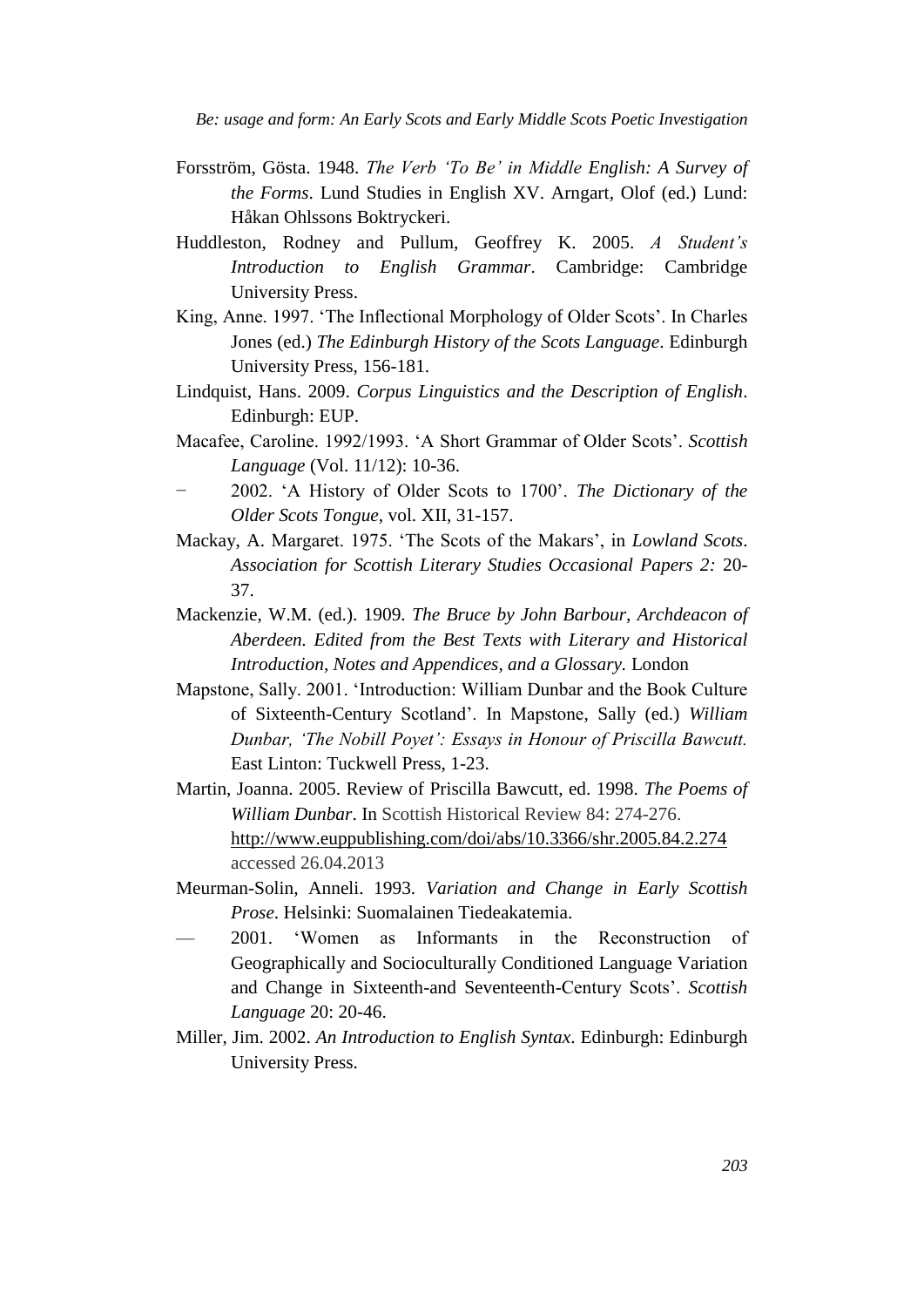- Moessner, Lilo. 1997. 'The Syntax of Older Scots. In Jones, Charles (ed.) *The Edinburgh History of the Scots Language.* Edinburgh University Press, 112-155.
- Mustanoja, Tauno F. 1960. *A Middle English Syntax* (part I). Helsinki: Société Néophilologique.
- *Oxford English Dictionary* [OED] [www.oed.com](http://www.oed.com/) accessed 26.04.2013
- Quirk, Randolph, Greenbaum, Sydney, Leech, Geoffrey and Svartvik, Jan. 1985. *A Comprehensive Grammar of the English Language*. New York: Longman.
- Royle, Trevor. 1993. *The Mainstream Companion to Scottish Literature*. Edinburgh: Mainstream Publishing.
- Samuels, Michael. L. 1985. 'The Great Scandinavian Belt'. In Eaton, Roger Olga Fischer, Willem F. Koopman and Frederike van der Leek (eds.) *Papers from the 4th International Conference on English Historical Linguistics*. Amsterdam Studies in the Theory and History of Linguistic Science (Vol. 41). Amsterdam: John Benjamins Publishing Company, 269-281.
- Skeat, Walter W. (ed.). 1870-1889, repr. 1966. *The Bruce; or, the Book of the Most Excellent and Noble Prince Robert de Broyss, King of Scots.* Edinburgh: The Scottish Text Society.
- Smith, Jeremy J. 2012. *Older Scots: A Linguistic Reader*. Edinburgh: The Scottish Text Society.
- Templeton, Janet M. 1975. 'Scots: An Outline History', in *Lowland Scots*. *Association for Scottish Literary Studies Occasional Papers 2:* 4-19.
- Visser, Fredericus Th. 1963. *An Historical Syntax of the English Language* (vol. I). Leiden: Brill.

Sources on corpora information cited in the article

- L1: <http://www.dsl.ac.uk/index.html> under 'the Dost Corpus' accessed 24.04.2013
- **L2**: [http://www.dsl.ac.uk/index.html,](http://www.dsl.ac.uk/index.html) under 'DSL Preface' accessed 24.04.2013
- **L3**: [http://www.helsinki.fi/varieng/csc/manual/,](http://www.helsinki.fi/varieng/csc/manual/) under 'Part I Introduction' accessed 25.04.2013
- **L4**: [http://www.lel.ed.ac.uk/ihd/laos1/laos1.html,](http://www.lel.ed.ac.uk/ihd/laos1/laos1.html) under 'About LAOS' accessed 25.04.2013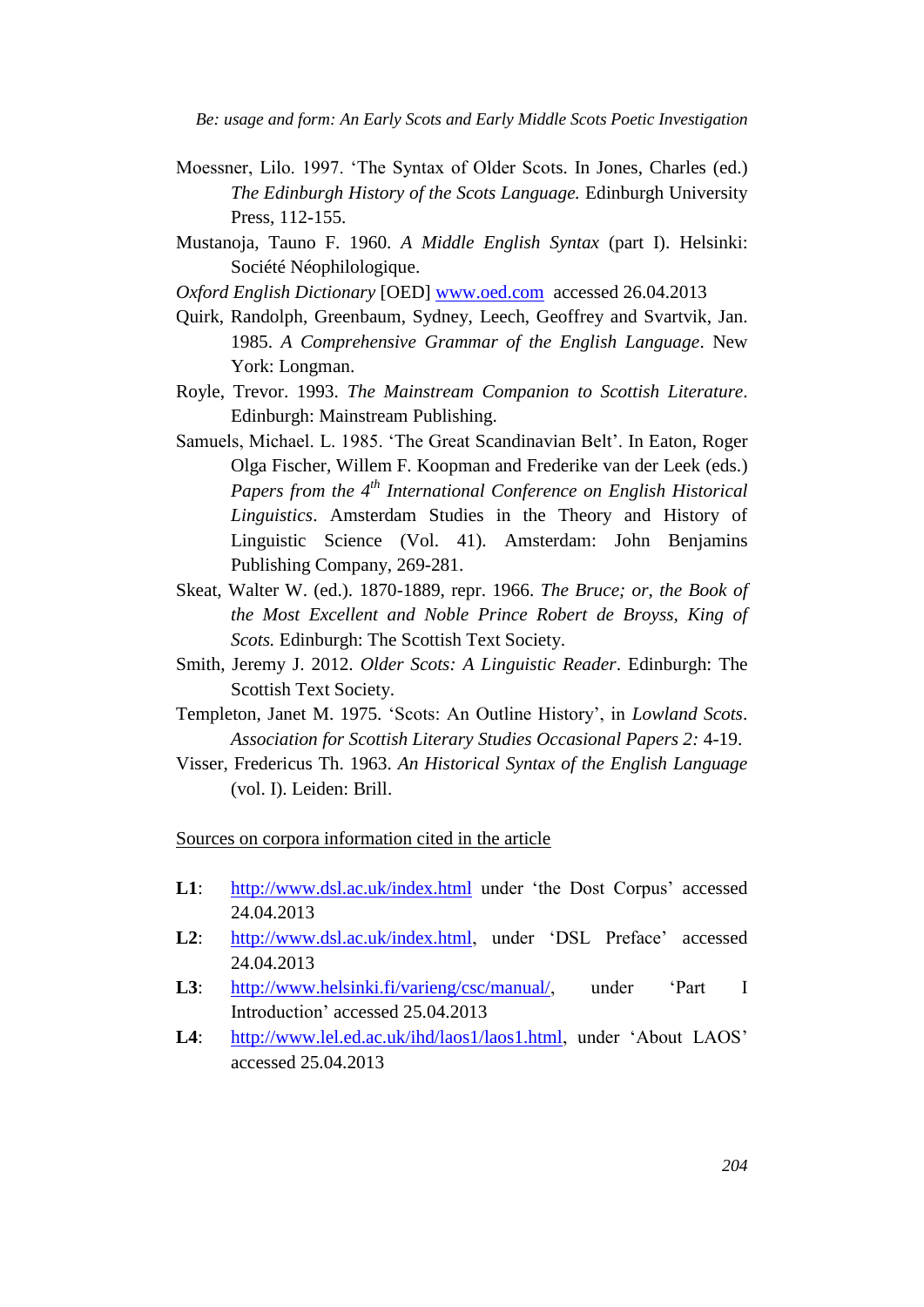# **Appendices**

Poem titles (Bawcutt 1998)

| 3   | The Tretis of the Tua Mariit Wemen and the Wedo |
|-----|-------------------------------------------------|
| 22  | I thocht lang quhill sum lord come hame         |
| 26  | In to thir dirk and drublie day is              |
| 29  | Lucina schyning in silence of the nycht         |
| 31  | Man, sen thy lyf is ay in weir                  |
| 41  | The Maner of Passyng to Confessioun             |
| 52  | Quhen Merche wes with variand windis past       |
| 58  | Rorate, celi, desuper                           |
| 65  | The Flyting                                     |
| 66  | Schir, lat it neuer in toune be tald            |
| 75  | This hinder nycht, halff sleiping as I lay      |
| 77  | How Dunbar wes Desyrd to be ane Freir           |
| 78B | This nycht in my sleip I wes agast              |
|     |                                                 |

Gloss (in ascending order)

Barbour's lines

| [B 6:50]       | To thar king that was sa worthy                    |  |
|----------------|----------------------------------------------------|--|
| [B 7:85]       | And wis men sais he is happy                       |  |
| [B 70:19]      | For fele sis /seize/ quhen thou art away           |  |
| [B $145:63$ ]  | And was up in the strinthis /fortress, power/ then |  |
| [B $148:175$ ] | I will bid /stay/ quhill I am in aynd /in breath/  |  |
| [B 159:13]     | Scho said, 'All that travaland er                  |  |
| [B $159:14$ ]  | For sak of ane ar welcum her.'                     |  |
| [B 159:28]     | For I am he. Say yhe suthly /truly/?               |  |
| [B 239:48]     | And I was sumdele /somewhat/ volageous,            |  |
| [B $260:36$ ]  | The horsmen alwais cummerit /hindered from free    |  |
|                | <i>movement</i> /beis,                             |  |
| [B 376:13]     | All straucht /straight/ to Lyntounle war gane      |  |
| [B 474:74]     | And, sen yhe all assentit er,                      |  |